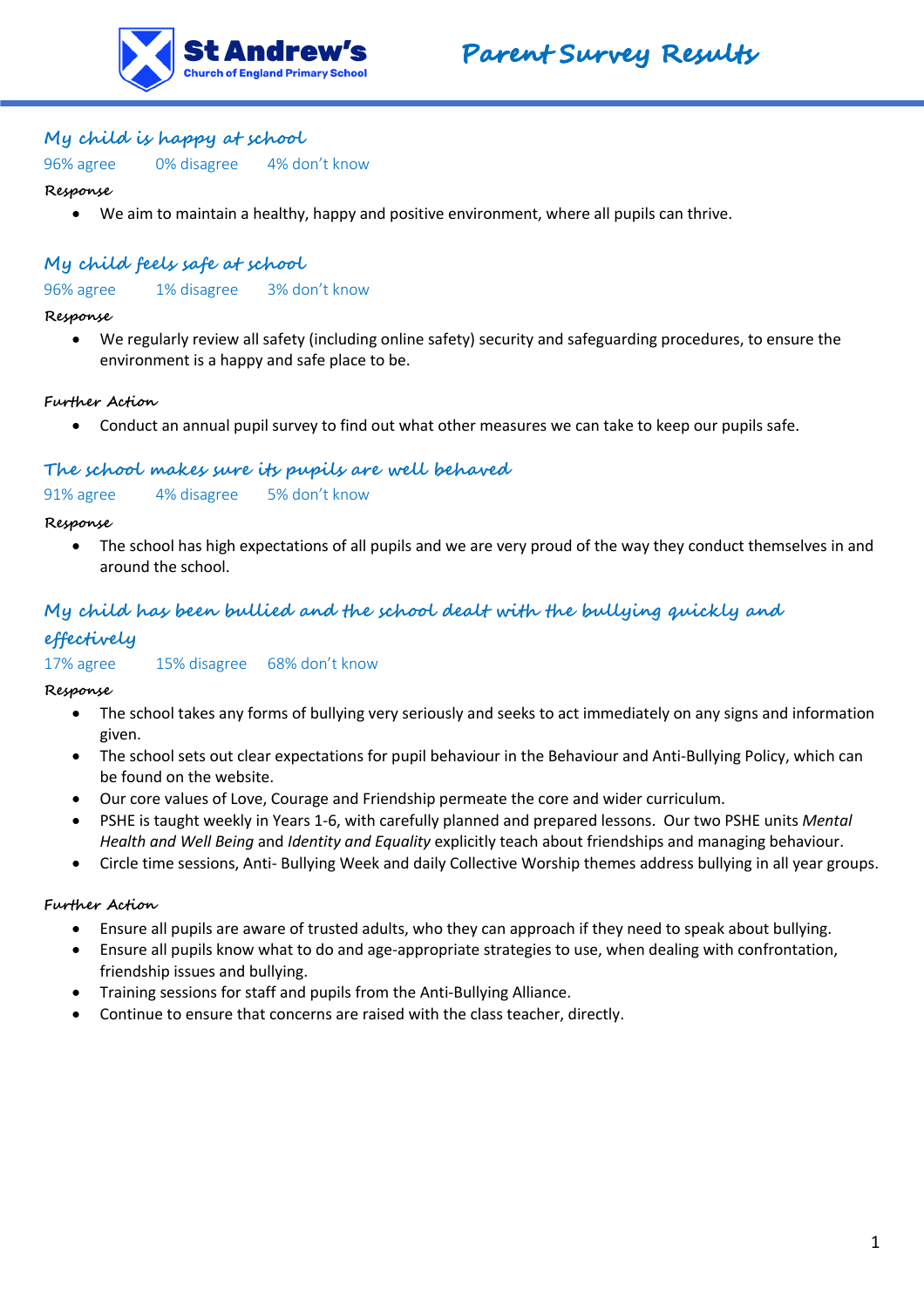## **The school makes me aware of what my child will learn during the year**

82% agree 16% disagree 2% don't know

## **Response**

- At the beginning of each term, curriculum letters for each year group are uploaded to our website. These contain the specific units and areas, which are covered throughout the curriculum. All parents are emailed the link when these documents are added to the website.
- Our fortnightly newsletters inform parents of any enrichment activities and events relating to curriculum areas.
- It is a legal requirement for the school to send one written report to parents at the end of each academic year; this takes place in July. Parents are invited to meet with the class teacher to discuss the report and next steps.
- In addition to this, the school currently carries out two parent meetings: one in the Autumn term and one in the Spring term. These enable the discussion to begin about how your child is progressing, as well as discussing their friendships and wider interests.
- Despite restrictions due to the pandemic, we run an open-door policy, whereby parents can arrange to speak to a class teacher. Teachers arrange to speak to parents over Teams as well as make phone calls to parents on a regular basis.

## **Further Action**

- Yearly overviews could be emailed to parents; which would give parents further information about the key units and topics studied.
- Curriculum Letters can be read to the class, so that the children can hear about what is coming up in their learning.
- Ensure parents are made aware of any support, interventions or enrichment sessions which the child is involved in on a regular basis.
- Re-start parent workshops, which cover specific areas of learning such as phonics, early reading and maths mastery and how they are taught.
- Email tips, advice and web links on how to help your child with specific areas of learning.

## **When I have raised concerns with the school, they have been dealt with properly**

## 63% agree 9% disagree 28% don't know

### **Response**

- We have an open-door policy which enables parents to talk to a teacher or Senior Leader in the playground before or after school.
- Concerns raised are usually resolved swiftly, however we do have a complaints procedure on our school website under School Information – Policies.

## **Further Action**

• We will continue to improve our communication so that all concerns raised are dealt with efficiently and effectively.

### **My child has SEND and the school gives them the support they need to succeed**

## 42% agree 14% disagree 44% don't know

### **Response**

- All teachers are trained to meet the needs of the children by setting work, which is both challenging and achievable, whatever the needs of the children are.
- All children with a recognised Special Education Need have an Individual Education Plan which is reviewed each half term. This plan gives clear targets of progress for the children to meet and helps the child to make regular progress.
- Children with more extreme needs have an Education and Health Care Plan. This plan is created by the Local Authority and can lead to more specialist support such as an additional adult in the classroom, speech and language therapy or occupational therapy.
- For children who find key areas of learning difficult, or who need a boost to achieve their potential, we run a range of additional interventions during the day, to target specific skills.

### **Further Action**

• Continue to ensure there is regular training for all staff on aspects of teaching and learning relating to SEND.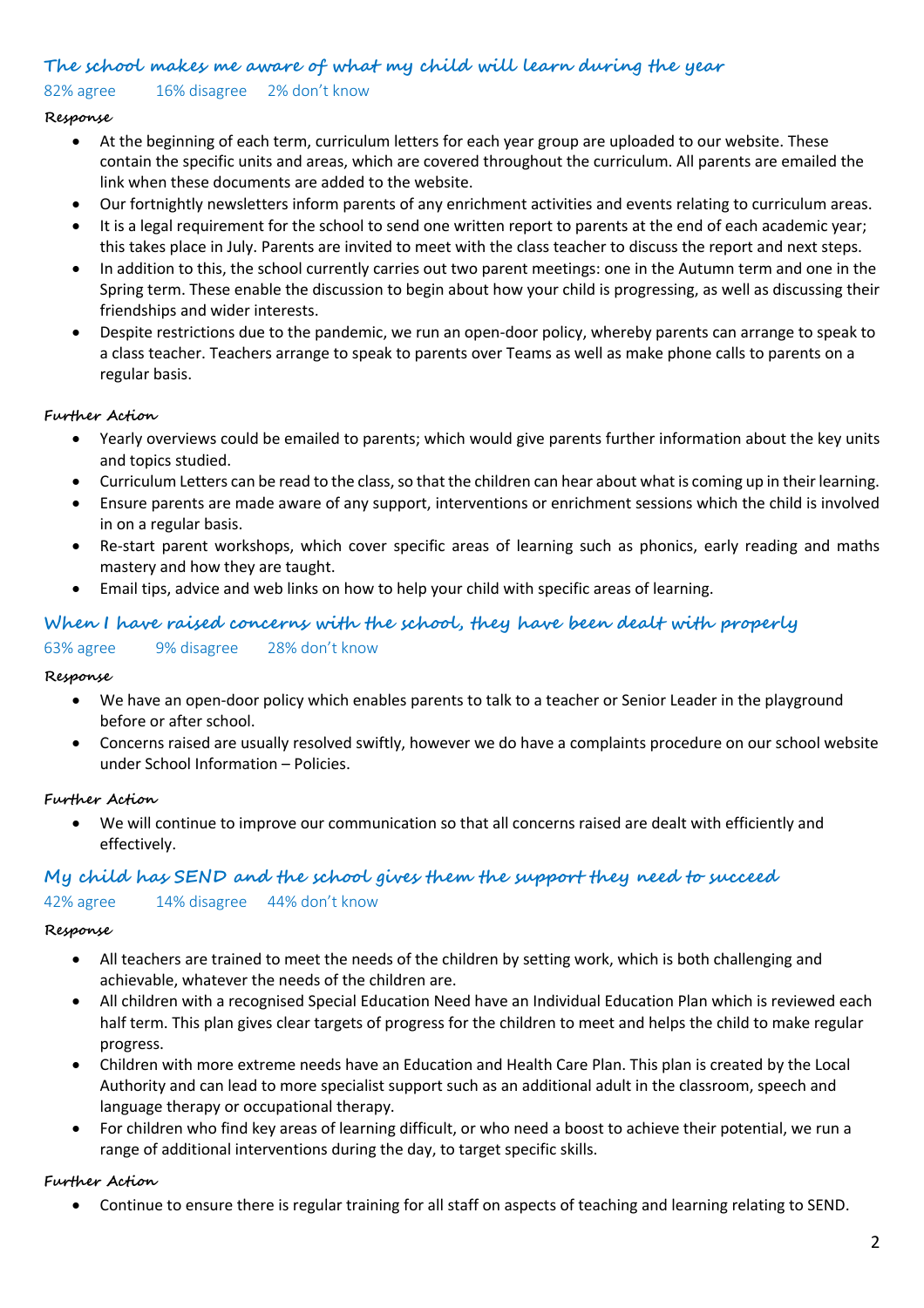## **The school has high expectations for my child**

67% agree 9% disagree 23% don't know

### **Response**

- We are ambitious for all our children in their learning and their behaviour. We work tirelessly behind the scenes to improve attendance, knowledge, behaviour and key skills. This may involve children working in small groups with an adult or in after school boosters, to further their understanding of key skills.
- We provide wider opportunities for our pupils to support their learning such as visits to museums, parks and other places of interest. We invite speakers into school and drama companies, too. All these opportunities support pupils' development in language and vocabulary, which are key to success in all curriculum areas.
- We have a clear behaviour policy. This ensures that our response is consistent and children are fully aware of expectations and consequences

## **Further Action**

- We will continue to train our staff to meet the needs of all pupils.
- We will return to providing wider opportunities for learning as soon as possible

## **The school lets me know how my child is doing**

### 74% agree 21% disagree 5% don't know

### **Response**

- The government requires us to give feedback to parents on pupil development; this is in the form of a written report
- We hold meetings twice a year in the Autumn and Spring Term and give a written report in the Summer Term.
- We hold the first meeting after we have completed the first round of formal assessments so that we can share this information with parents.
- Less formal meetings also take place, when necessary, with the class teacher

## **There is a good range of subjects available to my child at this school**

## 86% agree 1% disagree 13% don't know

### **Response**

- We follow the national curriculum in Y1-Y6 and the EYFS framework in YN & YR and through these we offer a broad and balanced curriculum.
- We place a strong emphasis on Reading, Writing and Maths.
- We have a team of teaching assistants who support children in all year groups, across the curriculum.
- All children learn a foreign language, French, from Y3 upwards.
- All classes take part in local area visits and trips to London (pandemic aside).
- We seek to supplement our curriculum with additional lessons such as P4C (Philosophy for Children in upper KS2) Mindfulness and Circle Time
- We place a strong emphasis on music, with all children learning to play a tuned instrument during their time at the school
- Sport and Fitness are very important lessons, with all children have weekly outdoor and indoor PE sessions. Swimming and Outdoor Adventurous Activities take place in the upper school
- We offer additional sporting activities at different points in the school year, e.g. balance bike training in YR, Bikeability in Y5 and outdoor field sports for Y5 in cricket and rounders
- We are a well-resourced 'Apple' school with banks of iPads and MacBooks for children to use as part of the ICT and computing curriculum, as well as in other subjects.

### **Further Action**

• To resume our wider range of visits for all years, as soon as possible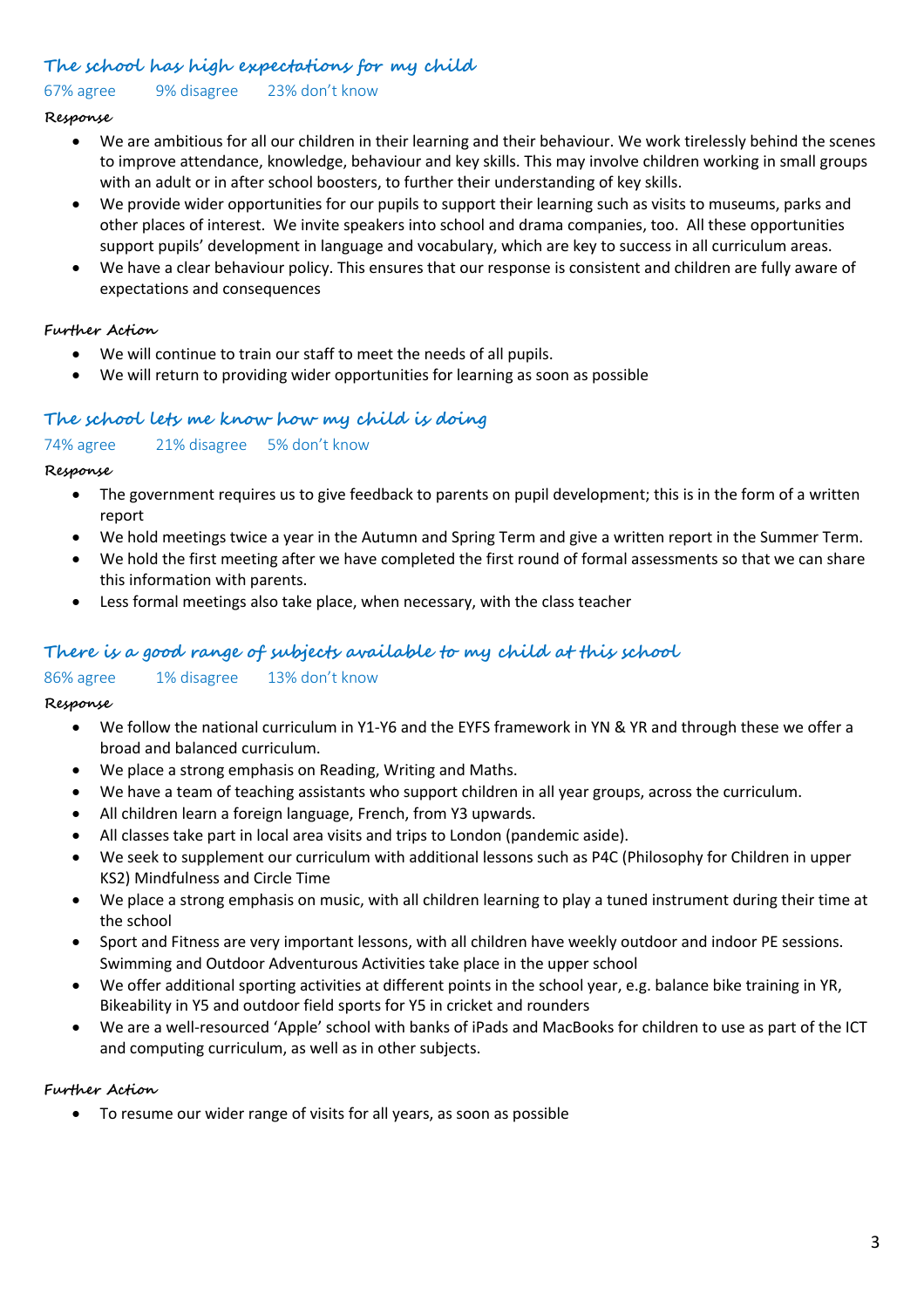## **My child can take part in clubs and activities at this school**

## 77% agree 13% disagree 10% don't know

### **Response**

- Throughout the year we run activities linked to key events and support different charities e.g. NSPCC Number Day and Save the Children Christmas Jumper Day.
- We offer music lessons for children in Y2 upwards through the Enfield Music Service.
- All children in Y3 learn to play the recorder.
- School staff run clubs during lunchtime and after school at different points in the year e.g. Football, Netball, Choir, Debating and Chess
- We take part in a wide range of different sporting events and competitions throughout the year
- We take part in activities through the Enfield Town Schools Partnership (ETSP) e.g. debating in KS2, STEM Science Fair in Y5 and Spelling Bee in KS1.
- The school runs a Breakfast and After School club, which is very popular
- We offer after school clubs run by outside providers e.g. musical theatre, street dance, football, Curious Mathematicians.
- School staff run Maths and English booster groups after school for children in Y3, Y5 and Y6.

## **Further Action**

• Explore additional opportunities to use our facilities to offer more clubs run by outside providers.

## **The school supports my child's wider personal development**

## 72% agree 13% disagree 15% don't know

### **Response**

- Pupils are given opportunities to take leadership roles e.g. Games Makers, House Captains and School Council, class monitors and the Worship Committee
- The school encourages Year 6 pupils to demonstrate their maturity by leading prospective parent tours
- Themed days and weeks, such as Parliament Week, World Book Day and Number Day encourage creativity, confidence and independence in all pupils
- Our PSHE programme covers all areas of personal development e.g. British values, citizenship, RSE (Relationships and Sex Education) and a healthy lifestyle.
- Children in Y6 have the opportunity to attend a residential visit
- Close links are made with our local secondary schools, to broaden our children's experiences and to develop a develop a wider sense of community

### **Further Action**

• Celebrate individual successes from inside and outside of school, as part of Collective Worship.

## **The school has a distinctive Christian character**

### 93% agree 1% disagree 6% don't know

### **Response**

- We have a clear vision and values see school website homepage.
- Our values, 'Love, Courage and Friendship' are evident in day-to-day life at St. Andrew's.
- We have daily Collective Worship.
- Close links are made to St. Andrew's church and local churches.
- A majority of Governors at the school represent Christian organisations, such as the LDBS (London Diocesan Board of Schools) and St. Andrew's Church
- We work closely with Sally Moore our LDBS Link Advisor
- Projects within the local community reflect our Christian values e.g. Supporting the North London Foodbank and other charities, the Intergenerational project 'We before Me'